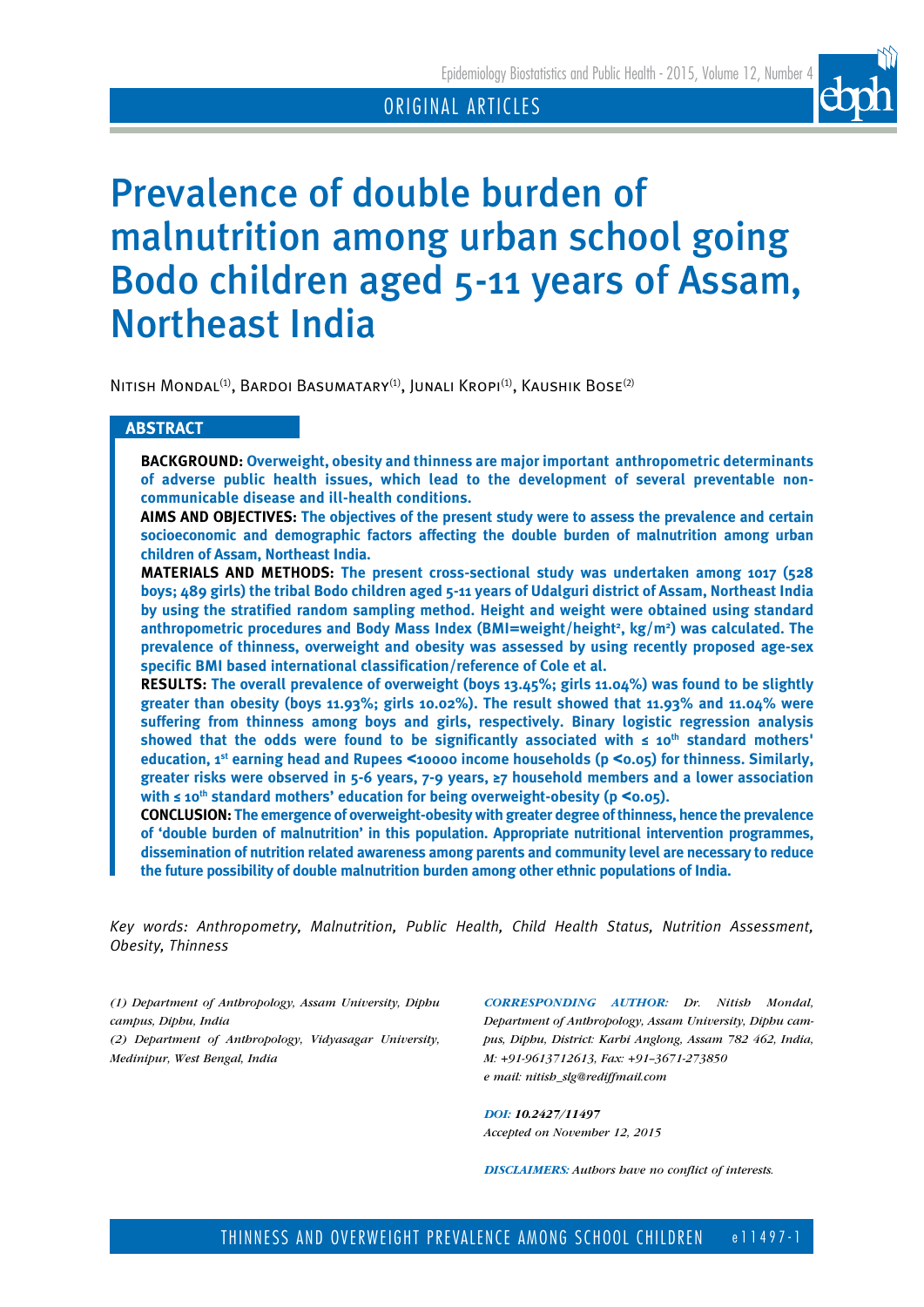

# **INTRODUCTION**

Obesity is an important determinant of adverse public health issue which increases the relative health risks of non-communicable diseases and related mortalities and morbidities in a population [1]. Currently, India is undergoing a rapid socioeconomic, demographic and epidemiological transition and evidences have shown a decrease in the prevalence of undernutrition with simultaneous acceleration of overweight-obesity incidences in urban regions [2-3]. Recent trends have suggested that the double burden of malnutrition is becoming increasingly apparent in addition to the increasing burden of non-communicable diseases affecting the populations of the middle income countries such as China, Egypt, India, Mexico, Philippines and South-Africa [4-5]. A significant proportion of Indian children residing in urban regions were markedly affected by overweight-obesity [2,6-10]. Several investigations have already demonstrated that the prevalence of undernutrition has still remained a significant public health issue and a vast proportion of the population belong to the underprivileged and undernourished segments in India [11-17]. The anthropometric measures have played a pivotal role to determine the magnitude of malnutrition [11-13,15]. Body mass index (BMI= weight/ height kg/m2 ) is widely used as a surrogate anthropometric measure for assessment of thinness and overweightobesity in children [1,18]. Very recently, new international references for pre-adults have been proposed to determine the prevalence of thinness [19] and overweight-obesity [20].

Recent trends have shown that children are less likely to suffer from undernutrition [2,17], but the prevalence of overweight and obesity have been accelerating among those residing in urban and sub-urban regions in India [6-10]. Nevertheless, the urban advantages have been fading in the last decades, since the significant changes in the diet and lifestyles of urban dwellers has resulted in rapid processes of industrialization, urbanization and globalization, spreading the development of overweight and obesity in other areas [2,8,17,21]. There is growing recognition of the emergence of the ''double burden'' of malnutrition, with the subsequent occurrence of both under- and over-nutrition among populations [17,22,23,24]. The higher socioeconomic status, education, demographic factors and lifestyle modification have revealed a greater risk of being overweightobese [1,2,9,10]. Studies have already confirmed that several socioeconomic and demographic factors have played a significant role in the prevalence of undernutrition among Indian children [2,8,13,15,23,25,26]. Moreover, increasing prevalence of childhood overweightobesity is now considered to be a serious public health concern with the simultaneous existence of undernutrition and the prevalence of obesity becoming increasingly apparent in urban affluent Indian children [2,8,9,17]. However, the current trends have also shown that the individuals belonging to the lower socioeconomic setting have increased prevalence of overweight and obesity [22,24].

Therefore, the coexistence in children of 'double burden' of malnutrition representing opposite sides of the energy balance equation presents a unique difficulty for public health policy and interventions. The present study was undertaken to investigate the importance and close associations of several sociodemographic, socioeconomic factors which lead to the development of such nutritional manifestation in Bodo children. Moreover, the assessment of nutritional status among children belonging to the nutritionally vulnerable segments of the developing countries should be emphasized, not only for the nutritional risk identification, but also to implement an intervention programme for the improvement of the overall health condition. Therefore, the objective of the present study were, thus, to assess the prevalence and association of certain socioeconomic and demographic factors affecting the double burden of malnutrition (both overweight-obesity and thinness) among Bodo children residing in the urban and sub-urban regions of Assam, Northeast India. Moreover, such exploration is needed to understand the specific causes of the dual burden of malnutrition condition and to implement appropriate policy recommendations in different ethnic populations.

### **MATERIALS AND METHODS Subjects and study area**

The present cross-sectional study was conducted among 1017 (528 boys; 489 girls) school going indigenous Bodo children aged 5-11 years of Udalguri district (26O46'N 92O08'E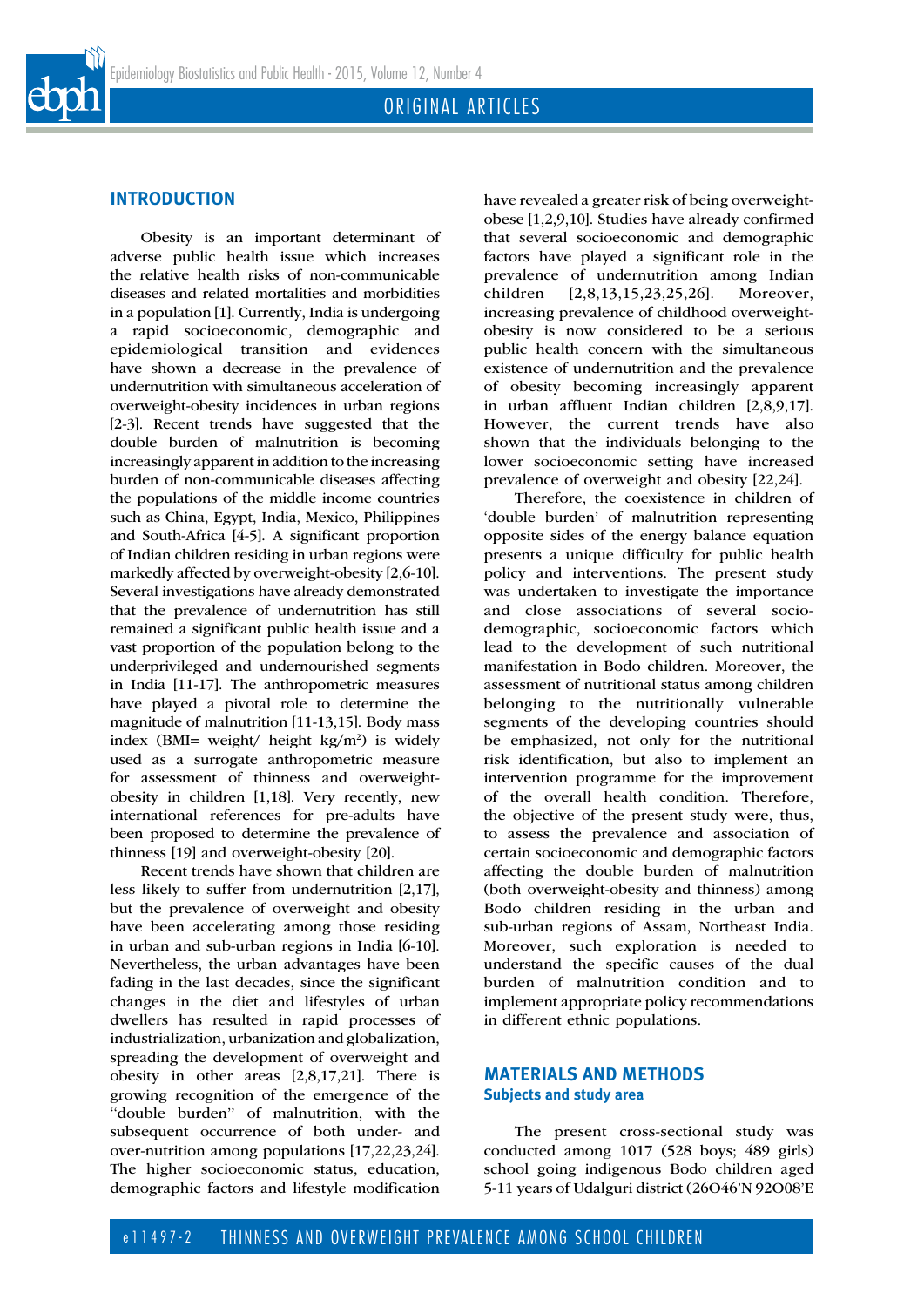to 27O77N 95O15E) of Assam, Northeast-India, by using a stratified random sampling method. Ethnically, the indigenous Bodo tribal population shows affinity with the Mongoloid group, speaking a language belonging to the the Tibeto-Burman linguistic family group. A total of 10 Government primary schools (1st to 5th standard) situated in study area were covered. These schools were selected due to identical subject strengths, easy-accessibility and homogeneity of the subjects. The minimum number of subjects required for reliably estimating the prevalence malnutrition was calculated following the standard sample size estimation method procedures [27]. Where, the anticipated population proportion of 50% to ascertain the general level of accuracy, absolute precision of 5% and confidence interval of 95% are taken into consideration. The children were initially grouped into Bodo tribal and non-Bodo tribal or non- tribal populations. The subjects were identified based on the surnames, physical and cultural features and also verified from the official documents and school records. However, the subjects were selected and approached irrespective of minimal sample size collection, classes and sections of the each selected school under this studied region. Special care was taken so that each category (sex/age) had a minimum of 60 children. The age of the children was recorded from school records and subsequently verified from birth certificates and relevant official documents. The data were collected during the period of November 2011 to October 2012. To avoid the necessary subject selection bias, all the subjects were free from any physical deformities, nutritional deficiencies and previous surgical episodes were examined and included prior to the collection of anthropometric and socioeconomic data by the investigators, while individuals with those characteristics among children were excluded. The study was conducted in accordance with the ethical guidelines of human experiments as laid down in the Helsinki Declaration [28].

# **Socioeconomic and Demographic data collection**

The pre-structured interview schedule was used to obtain necessary information on sex, age, family detail, number of sibs, child birth order, father and mother education, occupation, number of earning heads and monthly household income. The data were collected from the subjects through personal interview by visiting schools and households visit by interviewing with either of the parents. In order to elicit valid responses ample care was taken while briefing the questions to the respondents at the time of investigation. The socioeconomic status (SES) was evaluated using a modified version of the scale of Kuppuswamy [29]. This scale allows determination of SES based on a score calculated from education, occupation and monthly family income status of the children, which has a combination of social and economic scale. Based on the above-mentioned scale, the children belonged to lower to middle income SES groups.

#### **Anthropometric measurements recorded**

The anthropometric measurements of height and weight were obtained using standard procedures (30). Height was measured with the subject standing erect on a plain surface and head was oriented in the Frankfort horizontal plane from floor to vertex using anthropometer, nearest to 0.1 cm. The weight was measured wearing minimum cloth and bare footed with the help of a portable digital weight machine nearest to 0.1 kg. The technical error measurement (TEM= $\sqrt{\text{2D}^2/2N}$ ), D=difference between the measurements, N=number of individuals measured) was calculated using the standard method to determine the accuracy of the anthropometric measurements [31]. The co-efficient of reliability (R) was subsequently calculated using TEM by the following equation:  $R = \{1-(TEM)^2/SD^2\}$ , SD= standard deviation of the measurements. A total of 50 children was measured both by the authors (BB and NM) and the intra-observer and interobserver TEM were observed to be within the cut-off values (R=0.95) [31]. Hence, the recorded anthropometric measurements by BB and NM in the present investigation were considered to be reliable and reproducible. All the anthropometric measurements in the course of the present study were subsequently recorded by one of the authors (BB). The subject covered under this present study was also measured with ample precision to avoid any possible systematic errors in the process of anthropometric data collection [32]. **Assessment of Nutritional Status**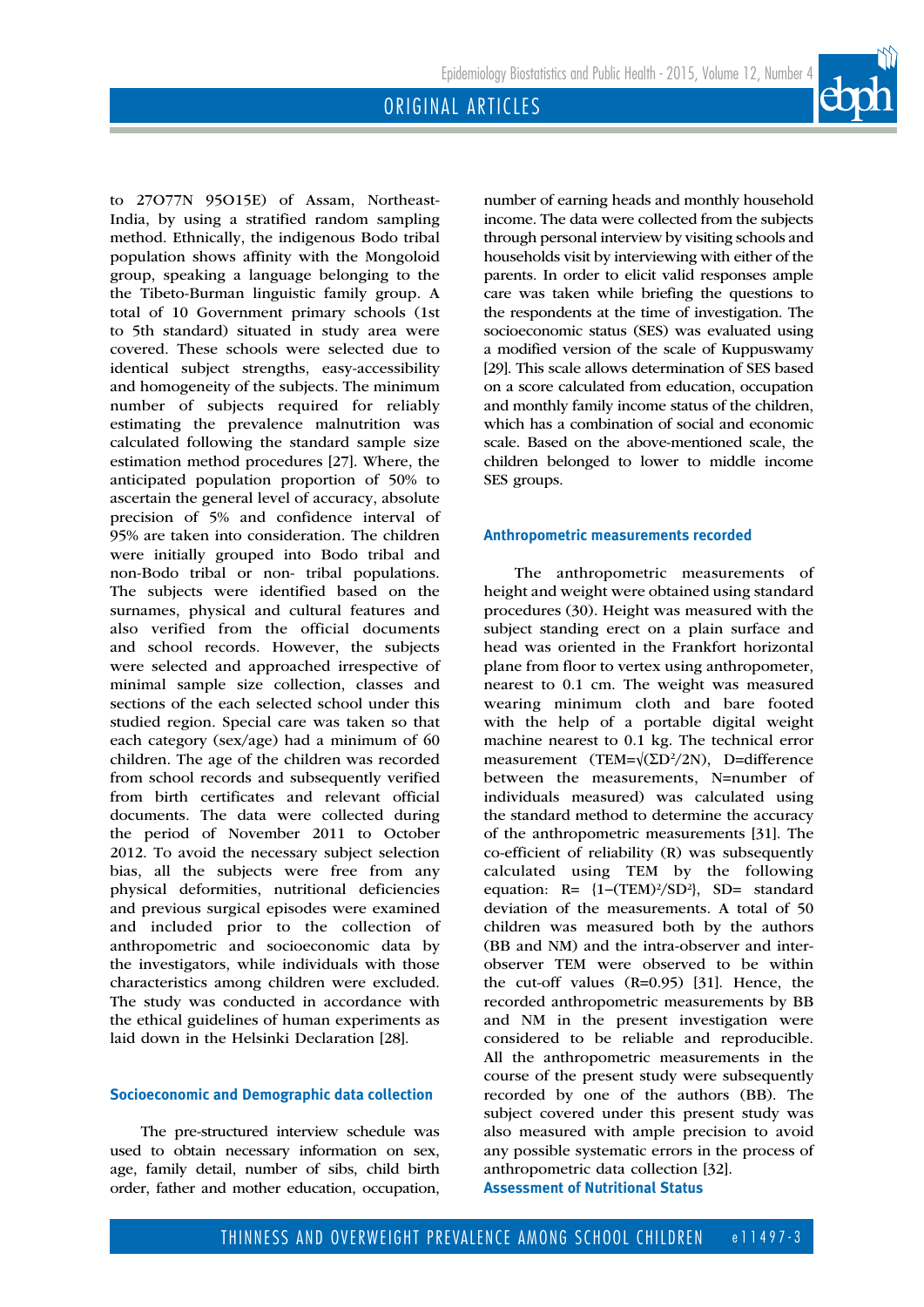The prevalence of thinness, overweight and obesity was assessed by comparing the agesex specific proposed international reference and cut-offs of Cole et al. [19-20]. These newly proposed references are suggested to encourage direct comparison of childhood thinness and overweight-obesity that provide a classification for the worldwide public health purposes [19-20].

#### **Statistical Analysis**

Statistical analyses were done using the Statistical Package for Social Science (SPSS, version 17.0). The independent sample t-test was used to assess sex-differences in the anthropometric variables. One way analysis of variance (ANOVA) was also done to assess the mean differences among the ages in both sexes. The  $2\times 2$  chi-square analysis  $(\chi^2)$  was utilized to assess differences between age- and sex-specific prevalence of thinness, overweight and obesity. The Yates correction term was also taken into consideration. This correction terms adds to the accuracy of the  $\chi^2$  analysis determinants when the number of cases are small (<5 cases). Binary logistic regression (BLR) analysis was fitted to estimate the crude odds ratios (ORs) and 95% confidence intervals (CIs) associated with thinness and overweightobesity, separately. The BLR analysis allows the creation of categorical depended variables and the odds were obtained by comparing with the reference category. To create dichotomous dependent variables, thinness vs. normal and overweight-obesity vs. nonoverweight-obesity were coded as '1' and normal was coded as '0' in separate regression models respectively. The predictor variables of sex (boys; girls), age (5-6 years; 7-9 years; 10-11 years), family size (≤4; 5-6; 7≥), number of sibs (0-1; 2;  $\geq$ 3), child birth order (1;2;  $\geq$ 3) father and mother education (≤10 standard; ≥11 standard), occupation (cultivator; service/ business), number of earning heads  $(1; 22)$ , income (Rupees.10000; >Rupees.10000) were entered as dummy variables and results were obtained by comparing with reference categories, separately. The p-value of <0.05 and <0.01 was considered to be statistically significant. **RESULTS**

The minimum sample size estimated for each sex was 384 and, therefore the selected sample size was found to be greater than the estimated minimum sample size for both sexes (N=768). Finally, a total of 1206 subjects belonging to the indigenous Bodo tribal population was identified and approached. A total of 134 (76 boys; 58 girls) was excluded due to inappropriate or absence of reliable age records, and 55 (32 boys; 23 girls) declined to participate. Therefore, the final sample consisted of 1017 (528 boys; 489 girls) children belonging to the age group 5-11 years, with the overall (participation rate = 94.78%, which was appreciably higher that the estimated sample size. Age-sex specific subject distribution, mean and standard deviation of height, weight, BMI and prevalence of thinness, overweight and obesity among Bodo tribal children are presented in Table 1. Age-specific mean height and weight increased with age in both sexes, but the only exception was observed in 11 years (boys). However, age-specific mean BMI did not show any age related trends. The mean BMI was ranged from  $16.47 \text{ kg/m}^2$  (in 8 years) to 18.60 kg/m<sup>2</sup> (in 5 years) and 16.67 kg/m<sup>2</sup>(in 7 years) to  $17.93 \text{ kg/m}^2$  (in 5 years) among boys and girls, respectively. The sex differences in anthropometric variables of height (t=0.18. d.f., 1015), weight (t=1.23. d.f., 1015) and BMI (t=1.50. d.f., 1015) was observed not to be statistically significant using independent sample t-test analysis (p>0.05). However, the age-specific differences were found to be statistically significant in height (F-value: 92.90; d.f., 6, 527), weight (F-value: 32.33; d.f., 6, 527) and BMI (F-value: 3.61; d.f., 6, 527) among boys and height (F-value: 36.57; d.f., 6, 488) and weight (F-value: 84.06; d.f., 6, 488) in girls utilizing ANOVA analysis (p<0.01) (Table 1).

#### **Prevalence of thinness, overweight and obesity**

The overall prevalence of thinness was found to be 11.93% and 11.04% among boys and girls, respectively, using the international classification [19] (Table 1). The overall prevalence of mild thinness (11.72% vs. 14.52%) and moderate thinness (0.83% vs. 2.07%) was found to be higher among boys than girls, but severe thinness (4.60% vs. 4.14%) was found to be higher among girls than boys (p>0.05). Age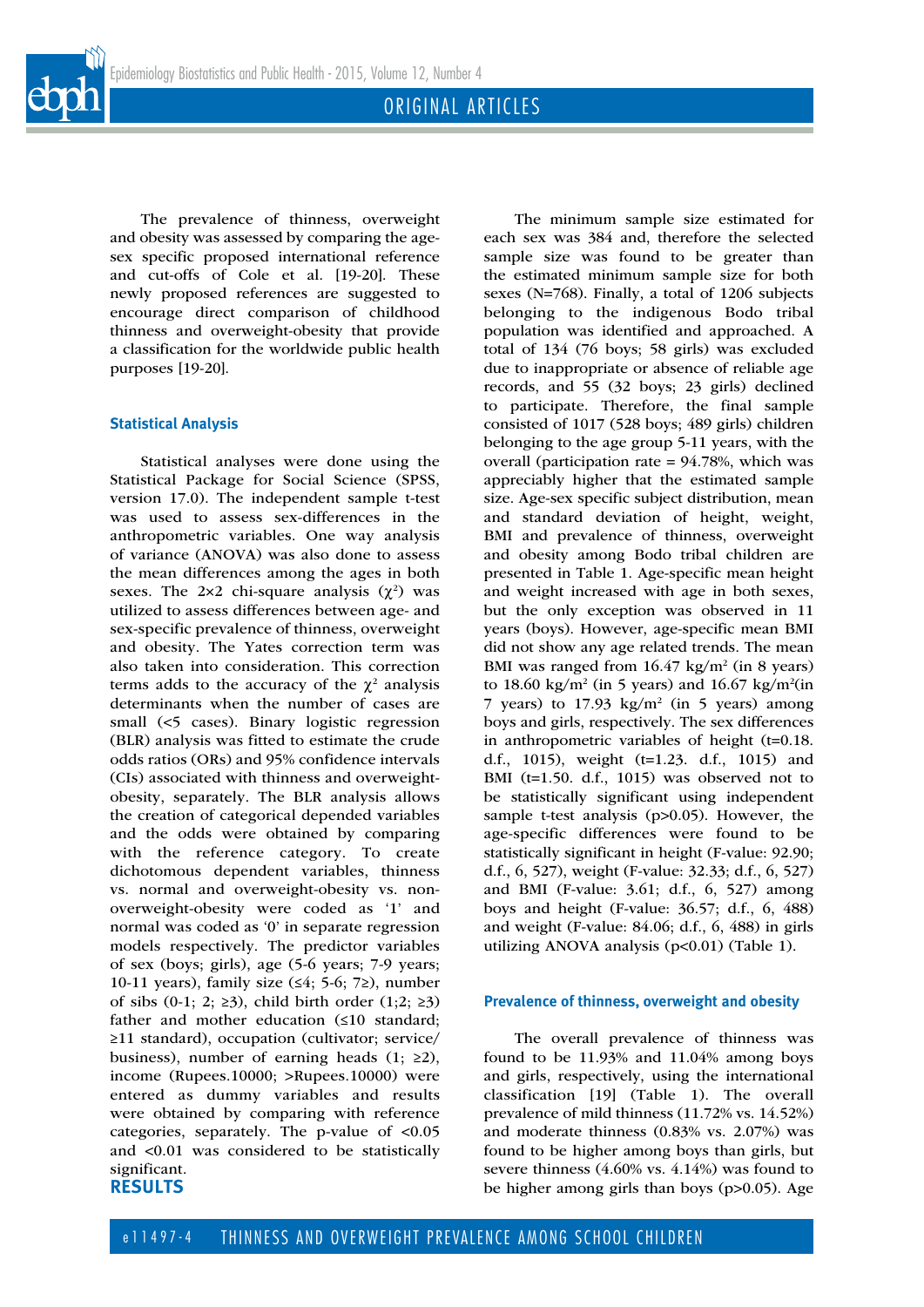| AGE-SEX SPECIFIC SUBJECT, DESCRIPTIVE STATISTICS (MEAN ±SD) OF ANTHROPOMETRIC VARIABLES AND<br>PREVALENCE OF THINNESS, OVERWEIGHT AND OBESITY AMONG CHILDREN OF ASSAM, NORTHEAST INDIA |             |                        |                    |                    |                          |                                           |                     |                  |  |  |  |
|----------------------------------------------------------------------------------------------------------------------------------------------------------------------------------------|-------------|------------------------|--------------------|--------------------|--------------------------|-------------------------------------------|---------------------|------------------|--|--|--|
| <b>AGE/SEX CATEGORY</b>                                                                                                                                                                |             | <b>SUBJECTS</b><br>(N) | <b>HEIGHT (CM)</b> | <b>WEIGHT (KG)</b> | BMI (KG/M <sup>2</sup> ) | <b>THINNESS</b><br>(LOW BMI-<br>FOR-AGE)t | <b>OVERWEIGHTtt</b> | <b>OBESITYTT</b> |  |  |  |
| <b>5 YEARS</b>                                                                                                                                                                         | <b>Boys</b> | 63                     | 108.79±7.02        | $21.87 \pm 3.68$   | 18.60±3.39               | 2(3.17)                                   | 09(14.29)           | 21(33.33)        |  |  |  |
|                                                                                                                                                                                        | Girls       | 61                     | 109.44±8.43        | $21.34 \pm 4.30$   | 17.93±3.62               | 2(3.28)                                   | 06 (9.84)           | 17(27.87)        |  |  |  |
| <b>6 YEARS</b>                                                                                                                                                                         | <b>Boys</b> | 81                     | 114.12±8.12        | 22.57 ±4.40        | 17.49±3.79               | 14(4.93)                                  | 10(12.35)           | 21(25.93)        |  |  |  |
|                                                                                                                                                                                        | Girls       | 73                     | 112.17±7.66        | 21.96 ±4.14        | 17.63±3.91               | 4(5.48)                                   | 07(9.59)            | 18 (24.66)       |  |  |  |
| <b>7 YEARS</b>                                                                                                                                                                         | <b>Boys</b> | 66                     | 117.46±6.58        | 23.92 ±5.22        | 17.32±3.38               | 6(16.67)                                  | 11(16.67)           | 09 (13.64)       |  |  |  |
|                                                                                                                                                                                        | Girls       | 67                     | 117.17±7.80        | 23.31 ±5.55        | $16.67 \pm 3.68$         | 11(16.42)                                 | 06 (8.96)           | 08 (11.94)       |  |  |  |
| <b>8 YEARS</b>                                                                                                                                                                         | <b>Boys</b> | 81                     | 122.41±8.35        | 24.66 ±5.12        | 16.47±3.05               | 14 (14.81)                                | 09 (11.11)          | 05(6.17)         |  |  |  |
|                                                                                                                                                                                        | Girls       | 66                     | 121.33±7.88        | $24.65 \pm 5.08$   | $16.76 \pm 3.13$         | 12 (18.19)                                | 11(16.67)           | 05(7.58)         |  |  |  |
| <b>9 YEARS</b>                                                                                                                                                                         | <b>Boys</b> | 105                    | 126.24±6.79        | 27.98 ±4.47        | 17.67±3.37               | 8(5.71)                                   | 19(18.10)           | 05(4.76)         |  |  |  |
|                                                                                                                                                                                        | Girls       | 86                     | 125.29±7.68        | $26.28 \pm 3.71$   | $16.75 \pm 1.87$         | 6(6.98)                                   | 09 (10.47)          | 01(1.16)         |  |  |  |
| <b>10 YEARS</b>                                                                                                                                                                        | <b>Boys</b> | 72                     | 131.79±5.16        | 29.07 ±5.08        | 16.67±2.26               | 11(15.28)                                 | 04(5.56)            | 00 (0.00)        |  |  |  |
|                                                                                                                                                                                        | Girls       | 71                     | 130.02±7.99        | $28.92 \pm 5.15$   | 17.06±2.29               | 11(15.49)                                 | 09 (12.68)          | 00(0.00)         |  |  |  |
| <b>11 YEARS</b>                                                                                                                                                                        | <b>Boys</b> | 60                     | 128.14±7.26        | $29.51 \pm 4.56$   | 18.10±3.69               | 8(13.33)                                  | 09 (15.00)          | 02(3.33)         |  |  |  |
|                                                                                                                                                                                        | Girls       | 65                     | 132.35±6.45        | 30.25 ±4.25        | 17.31±2.40               | 8(12.30)                                  | 06(9.23)            | 00 (0.00)        |  |  |  |
| F-VALUE#/<br><b>TOTAL</b>                                                                                                                                                              | Boys        | 528                    | 92.90**            | $32.33***$         | $3.61***$                | 63(11.93)                                 | 71(13.45)           | 63(11.93)        |  |  |  |
|                                                                                                                                                                                        | Girls       | 489                    | 84.06**            | $36.57***$         | $1.69*$                  | 54 (11.04)                                | 54 (11.04)          | 49 (10.02)       |  |  |  |

## TABLE 1

\*p>0.05, \*\*p<0.01; Values are in parentheses indicates percentages, ‡ ANOVA value between ages, † Cole et al.(19); †† Cole et al.(20)

and sex-specific prevalence of mild thinness was found to be higher among 11 years (11.67%) and 10 years (14.08%) among boys and girls, respectively. The sex difference in prevalence of thinness grades was found to be statistically not significant using  $\chi^2$ -analysis (p>0.05). The overall prevalence of overweight (12.29%) was found slightly greater than obesity (11.01%). The sex-specific prevalence of overweight (13.45% vs. 11.04%) and obesity (11.93% vs. 10.02%) was found to be higher among boys than girls (p>0.05), using the proposed international classification of Cole (20) (Table 1). The proposed references and cut-offs of thinness, overweight and obesity assessment grade were found to be similar to proposed cut-offs of adult chronic energy deficiency (BMI<18.50 kg/m<sup>2</sup>), overweight (BMI ≥25.00 kg/m2) and obesity (BMI ≥30.00 kg/m<sup>2</sup>), respectively [18]. Agespecific prevalence of overweight was higher among 9 years (18.10%) and among 8 years (16.67%) among boys and girls respectively. The age-specific prevalence of obesity was higher among 5 years in boys (33.33%) and girls (27.87%) (p>0.05). Prevalence of obesity

and overweight did not show any age related trends, but the prevalence was found to be significantly higher among children belonging to earlier age groups. The age-specific sex difference in the prevalence of overweight and obesity was found statistically not significant using  $\chi^2$  analysis (p>0.05).

## **Binary logistic regression analysis and socioeconomic and demographic factors associated with the prevalence of thinness and overweight-obesity**

The results of the BLR analysis, estimation of odds ratios (ORs) and 95%CIs with socioeconomic and demographic variables and with the prevalence of thinness and overweightobesity among Bodo children are presented in Table 2. The odds are found to be greater in boys, ≥5-6 family size, ≥2 sibs,  $2<sup>nd</sup>$  and  $>3<sup>rd</sup>$ birth order,  $\leq 10^{th}$  standard further education for being thin (p>0.05). The children belonging to 1st earning head family and  $\leq$  Rupees. 10000 family income found to have significantly 2.56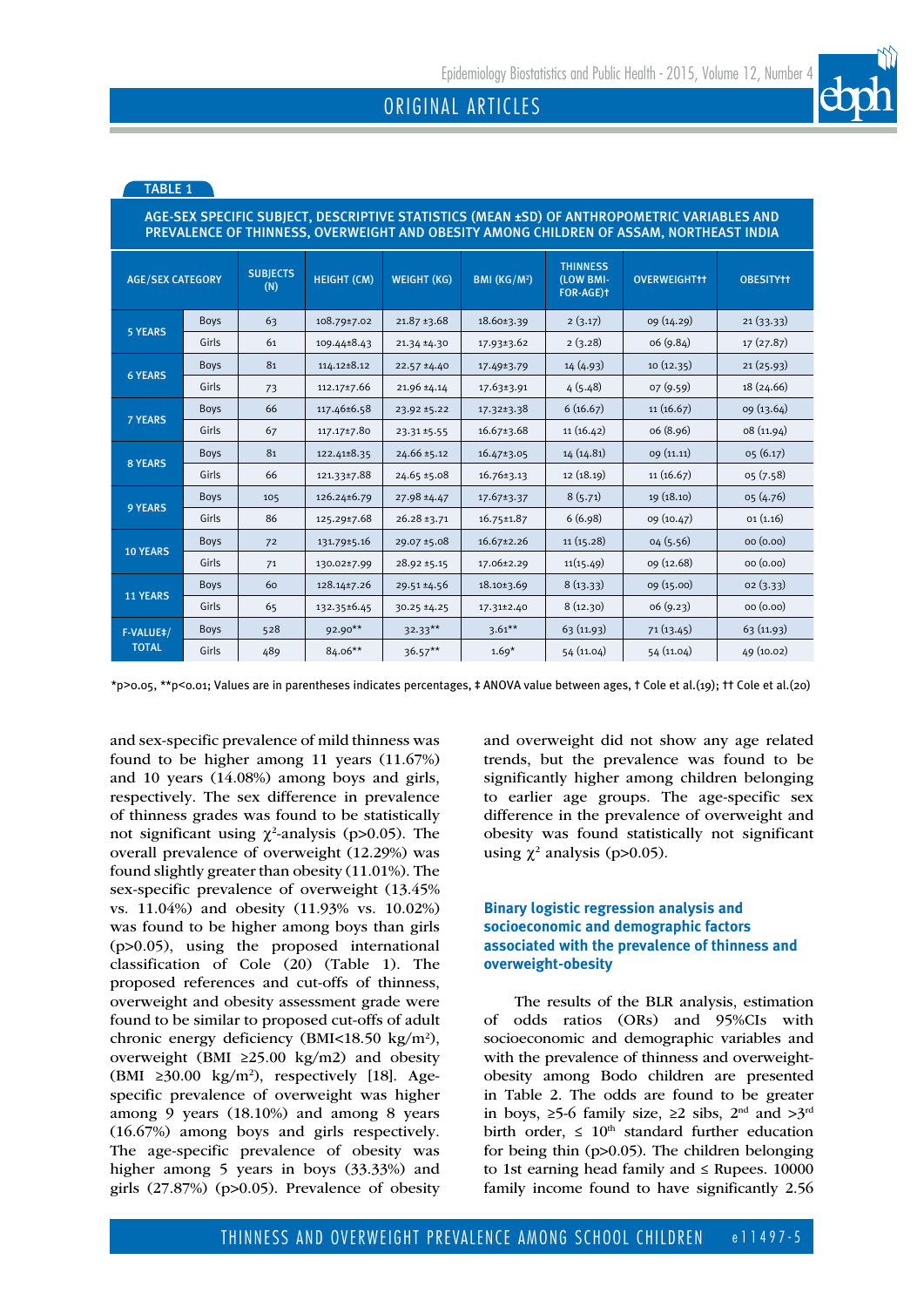

times ( $p<0.01$ ) and 1.57 times ( $p<0.05$ ) greater risk factor for thinness, respectively. The odds were found significantly higher (1.78 times) for ≤ 10th standard mother education and found lower (0.52 times) for 7-9 years aged group for being thin (p<0.05). A significant 2.46 times and 5.12 times greater odds values were observed in children being overweight-obesity aged 5-6 years and 7-9 years, respectively (p<0.01). A significantly lower risk (0.541 times) of overweight were observed in lower mother education ( $\leq 10^{th}$  standard education) (p<0.05). The large number of family size (≥7) had significantly lower risk (1.62 times) for being overweight (p<0.05). The results showed greater

TABLE 2

risk in boys, 2 sibs (1.15 times), 1 earning head (1.10 times) and 'cultivator' father's occupation (1.22 times) categories. However, this greater risk for being overweight in children was found to be statistically not significant (p>0.05).

# **DISCUSSION**

Several developing countries are currently undergoing rapid socioeconomic, demographic transition, which leads to the acceleration of preventable, non-communicable diseases and higher prevalence of overweight-obesity and slightly lower prevalence of undernutrition in

BINARY LOGISTIC REGRESSION ANALYSIS AND SOCIOECONOMIC AND DEMOGRAPHIC FACTORS ASSOCIATION WITH THE PREVALENCE OF THINNESS AND OVERWEIGHT-OBESITY AMONG CHILDREN

| <b>VARIABLES</b>                   |                                     | <b>THINNESS</b>          |                          |               |                               | <b>OVERWEIGHT-OBESITY</b> |                          |                             |                               |  |
|------------------------------------|-------------------------------------|--------------------------|--------------------------|---------------|-------------------------------|---------------------------|--------------------------|-----------------------------|-------------------------------|--|
|                                    |                                     | B                        | <b>WALD</b>              | S.E.          | <b>CRUDE ODDS</b><br>(95% CI) | B                         | <b>WALD</b>              | S.E.                        | <b>CRUDE ODDS</b><br>(95% CI) |  |
| <b>SEX</b>                         | <b>BOYS</b>                         | 0.087                    | 0.197                    | 0.197         | $1.09(0.74-1.61)$             | 0.243                     | 2.64                     | 0.149                       | $1.28(0.95 - 1.71)$           |  |
|                                    | GIRLS <sup>®</sup>                  |                          |                          |               | $\mathbf{1}$                  |                           |                          |                             | $\mathbf{1}$                  |  |
| <b>AGE</b><br>(YEARS)              | $5 - 6$                             | $-0.471$                 | 3.21                     | 0.263         | $0.62(0.37-1.05)$             | 0.898                     | 28.83                    | 0.167                       | $2.46***$ (1.77-3.41)         |  |
|                                    | $7 - 9$                             | $-0.654$                 | 5.339                    | 0.283         | $0.52*(0.30-0.91)$            | 1.633                     | 50.64                    | 0.229                       | $5.12***$ (3.26-8.02)         |  |
|                                    | $10-11$ <sup>®</sup>                |                          | $\blacksquare$           |               | $\mathbf{1}$                  |                           |                          |                             | $\mathbf{1}$                  |  |
| <b>FAMILY SIZE</b>                 | $\leq 4^{\circ}$                    | $\overline{\phantom{a}}$ | $\overline{\phantom{a}}$ | ٠             | $\mathbf 1$                   |                           | $\overline{\phantom{a}}$ | ٠                           | $\mathbf{1}$                  |  |
|                                    | $5 - 6$                             | 0.251                    | 1.053                    | 0.245         | 1.29 (0.80-2.08)              | 0.279                     | 2.67                     | 0.171                       | 1.32 (0.95 - 1.85)            |  |
|                                    | $\geq 7$                            | 0.122                    | 0.246                    | 0.246         | $1.13(0.70-1.83)$             | 0.480                     | 6.24                     | 0.192                       | $1.62*(1.10-2.36)$            |  |
| <b>SIBS</b>                        | $0-1$ <sup>®</sup>                  | $\blacksquare$           | $\overline{\phantom{a}}$ | $\sim$        | $\mathbf{1}$                  | $\overline{\phantom{a}}$  | $\blacksquare$           |                             | $\mathbf{1}$                  |  |
|                                    | $\overline{2}$                      | 0.145                    | 0.511                    | 0.284         | $1.49(0.85 - 2.59)$           | 0.139                     | 0.671                    | 0.169                       | $1.15(0.82 - 1.60)$           |  |
|                                    | $\geq$ 3                            | 0.395                    | 1.941                    | 0.303         | $1.28(0.71-2.33)$             | $-0.244$                  | 1.23                     | 0.220                       | $0.78(0.51 - 1.21)$           |  |
| <b>BIRTH</b><br><b>ORDER</b>       | 1 <sup>®</sup>                      |                          | $\Box$                   | $\mathcal{L}$ | $\mathbf{1}$                  |                           | $\Box$                   | $\mathcal{L}^{\mathcal{L}}$ | $\mathbf{1}$                  |  |
|                                    | $\overline{2}$                      | 0.032                    | 0.019                    | 0.248         | $1.38(0.85 - 2.25)$           | $-0.115$                  | 0.469                    | 0.168                       | $0.891(0.64 - 1.24)$          |  |
|                                    | $\geq 3$                            | 0.322                    | 1.676                    | 0.262         | $1.34(0.80 - 2.23)$           | $-0.103$                  | 0.277                    | 0.196                       | $0.90(0.64 - 1.32)$           |  |
| <b>FATHER</b><br><b>EDUCATION</b>  | $\leq 10$                           | 0.213                    | 0.942                    | 0.219         | $1.24(0.81 - 1.90)$           | 0.149                     | 0.89                     | 0.158                       | $1.16$ (0.85 - 1.58)          |  |
|                                    | $\geq 11$ <sup>®</sup>              | $\blacksquare$           | $\overline{\phantom{a}}$ |               | $\mathbf{1}$                  | $\overline{\phantom{a}}$  | $\blacksquare$           | $\blacksquare$              | $\mathbf{1}$                  |  |
| <b>MOTHER</b><br><b>EDUCATION</b>  | $\leq 10$                           | 0.569                    | 4.30                     | 0.274         | $1.78*(1.0.3-3.03)$           | $-0.614$                  | 4.745                    | 0.282                       | $0.541* (0.31.0.94)$          |  |
|                                    | $\geq 11^{\circ}$                   |                          |                          |               | $\mathbf{1}$                  |                           |                          |                             | $\mathbf{1}$                  |  |
| <b>FATHER</b><br><b>OCCUPATION</b> | <b>CULTIVATOR</b>                   | 0.039                    | 0.032                    | 0.218         | 1.04 (0.68-1.60)              | 0.196                     | 1.498                    | 0.160                       | 1.22 (0.89-1.68)              |  |
|                                    | <b>SERVICE/</b><br><b>BUSINESS®</b> |                          | ÷,                       |               | $\mathbf{1}$                  |                           | $\blacksquare$           |                             | $\mathbf{1}$                  |  |
| <b>EARNING</b><br><b>HEADS</b>     | $\mathbf{1}$                        | 0.939                    | 5.47                     | 0.401         | $2.56***$ (1.17-5.62)         | 0.095                     | 0.195                    | 0.216                       | $1.10(0.72 - 1.68)$           |  |
|                                    | $\geq 2^{\circledcirc}$             | $\blacksquare$           | $\overline{\phantom{a}}$ |               | $\mathbf{1}$                  |                           | $\overline{\phantom{a}}$ | $\blacksquare$              | $\mathbf{1}$                  |  |
| <b>INCOME</b><br>(RUPEES)          | <b>RUPEES. 10000</b>                | 0.448                    | 4.773                    | 0.205         | $1.57*(1.05-2.34)$            | $-0.209$                  | 1.979                    | 0.149                       | $0.81(0.61-1.09)$             |  |
|                                    | > RUPEES. 10000 <sup>®</sup>        |                          |                          |               | $\mathbf{1}$                  |                           |                          |                             | $\mathbf{1}$                  |  |

® Reference category, \*p<0.05, \*\*p<0.01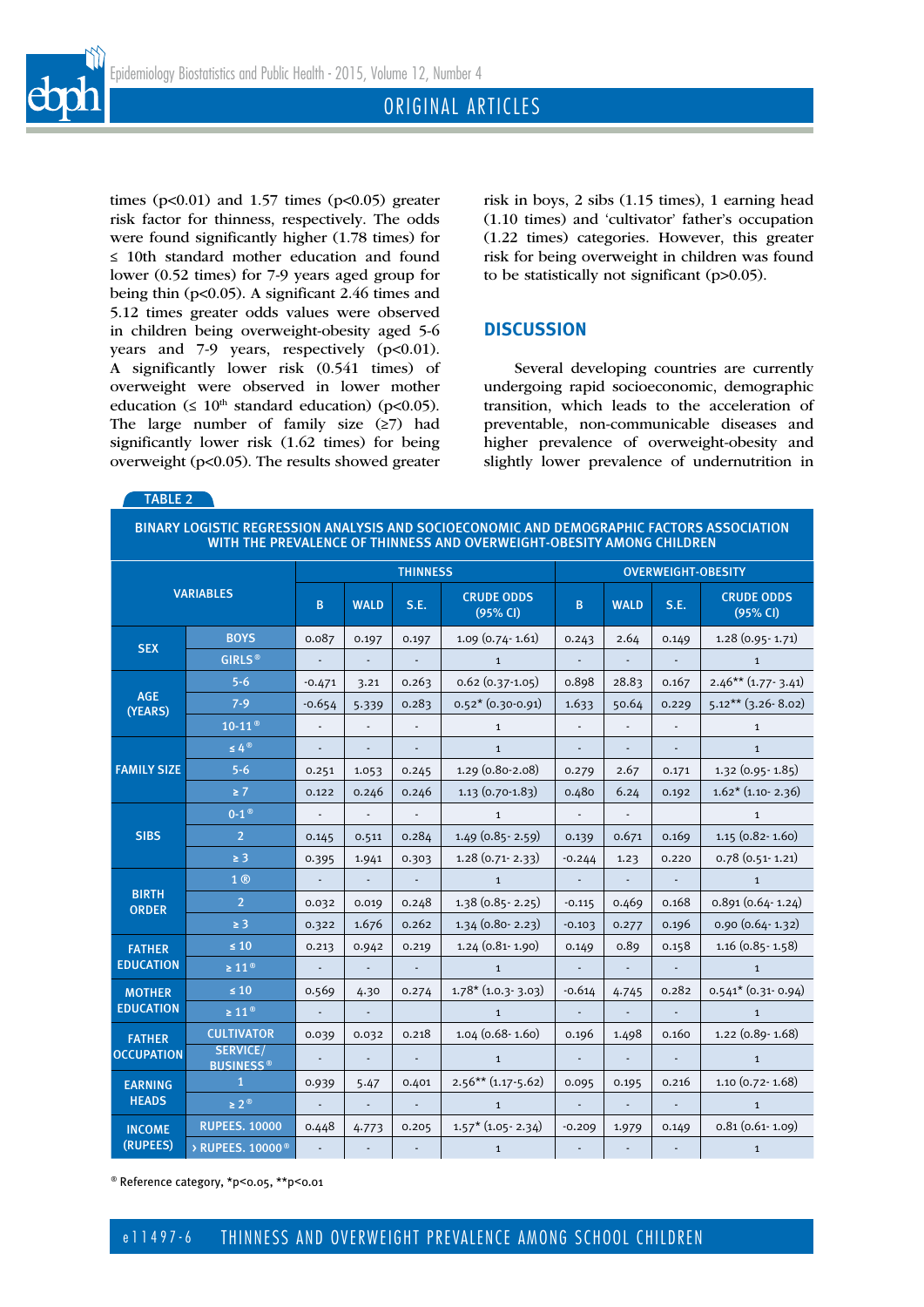populations [8,17,22]. The current nutritional trends showed that undernutrition is the predominant form of malnutrition, but a significant acceleration has been reported in overweight-obesity prevalence among higher socioeconomic groups among Indian children [2,3,7,8,10,17]. Several socioeconomic, sociodemographic and sedentary lifestyle changes are considered to have a crucial role to ascertain the impact of overweight-obesity, because the problems are emerging at a time when the prevalence of undernutrition remains a significant public health issue in India [2,3,17,24]. The present study demonstrated that the prevalence of overweight (12.29%) was found slightly greater than obesity (11.01%) (Table 1). Recent studies have reported that overweightobesity has increased in Indian children of Delhi (22.00%)[8], Punjab (14.31%)[7], Andhra Pradesh (7.22%)[9] and Pune (19.9%)[6]. Such acceleration in overweight-obesity prevalence in the population could be attributed to favourable environmental condition, rapid urbanization, changes in dietary patterns and sedentary lifestyle factors [2,8,17,21]. Therefore, childhood overweight-obesity could be a challenge for the healthcare providers and certainly contribute to the related mortality and morbidity in the foreseeable future.

Despite of significant economic development in the developing countries, the prevalence of undernutrition still remains an important public health problem, that continues to be a major cause of ill-health conditions, premature mortalities and morbidities among Indian children [3,13,15,17,24,33]. Several studies have already reported the magnitude of the thinness prevalence using this newly proposed thinness reference [19] among Indian children [16,34-37]. The present study showed a moderate prevalence of overall thinness among the Bodo school going children (boys: 11.93%; girls: 11.04%; p>0.05). Several studies have reported that boys were more affected by thinness than girls among children [14,16,35,36]. The prevalence of thinness was found higher among Bengalee (62.26%)[34], rural children (63.40%)[35], Kora-Mudi tribe (67.23%) [36] and Santal tribe (56.40%)[37]. Therefore, the problem of thinness is persistent transversely among different Indian ethnic populations with variable proportions, which leads to the delay of physical growth, poor cognitive development and affected the linear mechanism of growth processes, especially among children [14,16,3537]. The greater risks of undernutrition were reported with the advancement of age among Indian children [13,14,35,36]. The results of BLR analysis showed that children belonging to the lower ages (e.g., 7-9 years) observed to have significantly lower odds (0.52 times) than higher  $(10-11 \text{ years})$   $(p<0.05)$ . The results also showed that boys had a significantly greater risk (1.09 times) for being thin than girls (p>0.05). Studies have already reported that the odds for thinness were found to be greater among boys than girls in India [14,35,37]. In the present study, the odds for thinness was found to be significantly 1.57 times greater risk among children belonging to lower household income households (<Rupees.10000). Similar studies have already reported that the children belonging to lower income households were found to have a greater risk of undernutrition [12-14,15]. In the present study, the medium (5-6 individuals) and large family size  $(≥7$  individuals) found to have greater risks of being undernourished (p>0.05). Mondal and Sen [13] have reported that the children and adolescents belonging to larger family size (≥7 number) had a greater risk for undernutrition (e.g., stunting). Similarly, children belonging to larger sibling category (e.g., 2 numbers) had 1.49 times greater risks of being thin among Bodo children (p>0.05). A similar study has reported that the children of higher birth order (e.g.,  $\geq 3^{rd}$ ) had significantly 2.50 folds higher risk of undernutrition than those born with lower birth orders [38]. It is possible that the socioeconomic burden on poor families with several children have led mothers to give less attention to their younger children, whose nutritional status suffered as a consequence [13]. The higher birth orders (e.g., 2nd and ≥3rd) had greater odds of being affected by thinness (p>0.05).

The overweight-obesity incidences have been changed radically in the past two decades as obesity rates have tripled in the developing countries [17,39]. There are substantial evidences suggested that socioeconomic, demographic, diet and increasing sedentary lifestyle and subsequent decrease in physical activity changes have triggered such prevalence in populations [2,9,17]. In the present study, the risk of overweight-obesity was found to be greater among children in higher household income groups (Rupees.>10000). Moreover, studies have already reported that the double burden of malnutrition in India was more likely to occur in high inequality states [17,23]. The nutrition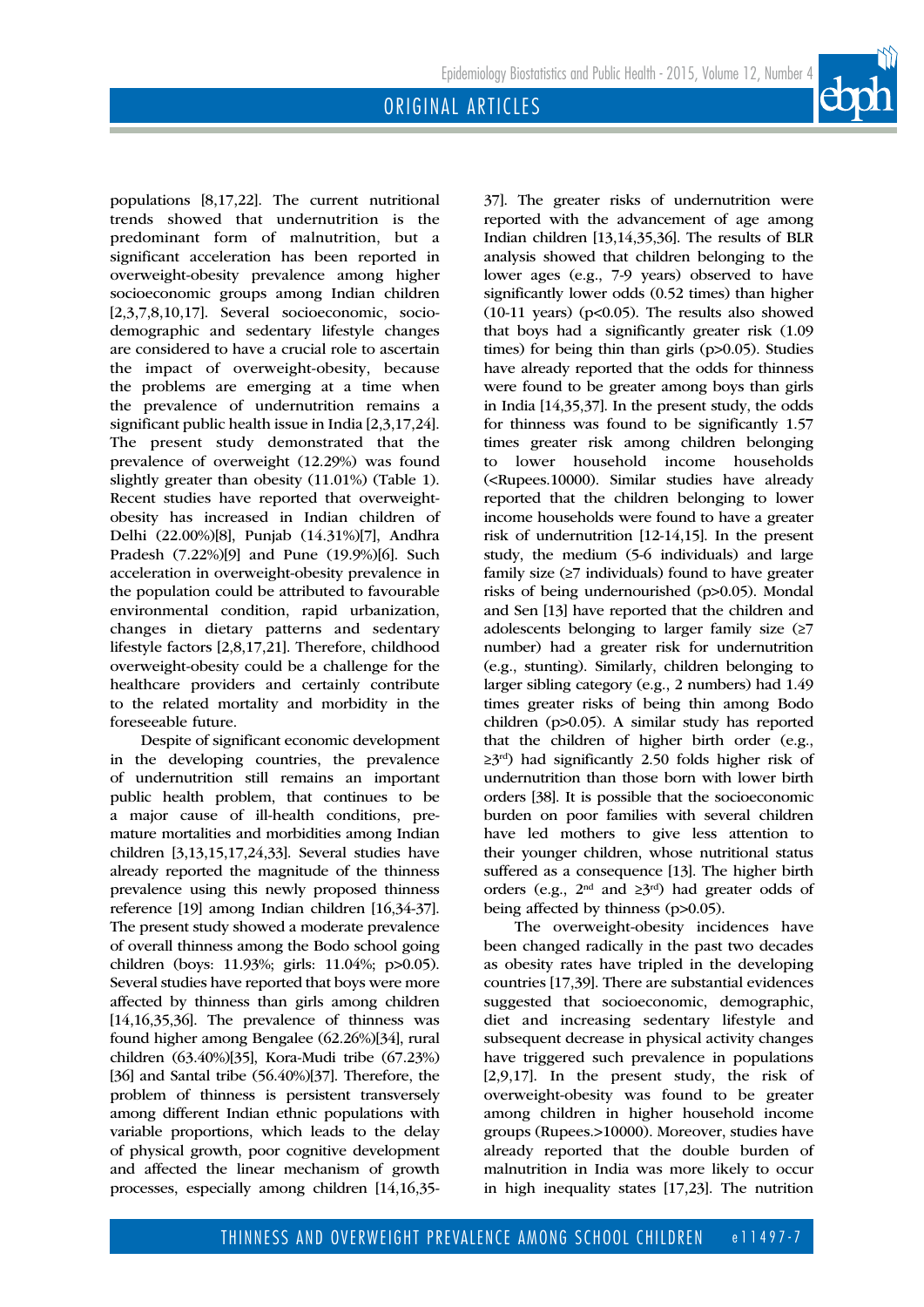



It must be mentioned here that the poor education level and relatively less information about the adequate nutrition, food and dietary habits may lead to cause the improper or faulty feeding practices in children. Furthermore, it must be mentioned here that due to the crosssectional design of the present study, lack of information on food and dietary consumption, diet diversification, physical activity measurement, resource allocation, cultural practices and disease prevalence it is difficult to draw a major conclusion and/or identify the actual cause(s)

of double burden of malnutrition. It is already a well established fact that these unobserved effects of exogenous variables definitely could have a positive role to influence such nutritional manifestations in the populations.

# **CONCLUSION**

The results of the present study have clearly shown that the prevalence of overweight and obesity has reached a relatively greater level among children residing in urban, sub-urban regions and higher income groups. The rapid increase, particularly the vulnerable segments of lower to middle socioeconomic groups in urban and sub-urban regions, thus calls upon for an urgent action of intervention. The persistence of undernutrition (e.g., thinness) coupled with an increasing prevalence of overweight and obesity among the tribal Bodo children residing in the urban settings in India and may also be indicative of poor prioritisation and commitment to the nutrition and public health issues in populations. This nutritional dichotomy has a result of inequitable accessibility to nutritional and other allied and related resources. Hence, appropriate nutritional intervention programmes are required to improve the nutritional status among children. Several socioeconomic and demographic variables significantly influenced the prevalence of thinness, overweight and obesity and sex, age, mothers' education, number of earning heads and household income were identified to be an important socioeconomic and demographic determinant variable. Moreover, the dissemination of nutrition related knowledge and awareness among parents and community levels could be helpful to reduce the future possibility of childhood overweight-obesity incidences and related consequences of mortalities and morbidities among populations.

*ACKNOWLEDGEMENTS: The authors gratefully acknowledged the help and co-operation of the school authorities and local governing authorities, participants and their parents during the investigation. The extended help of Department of Anthropology, Assam University: Diphu Campus is also being acknowledged.*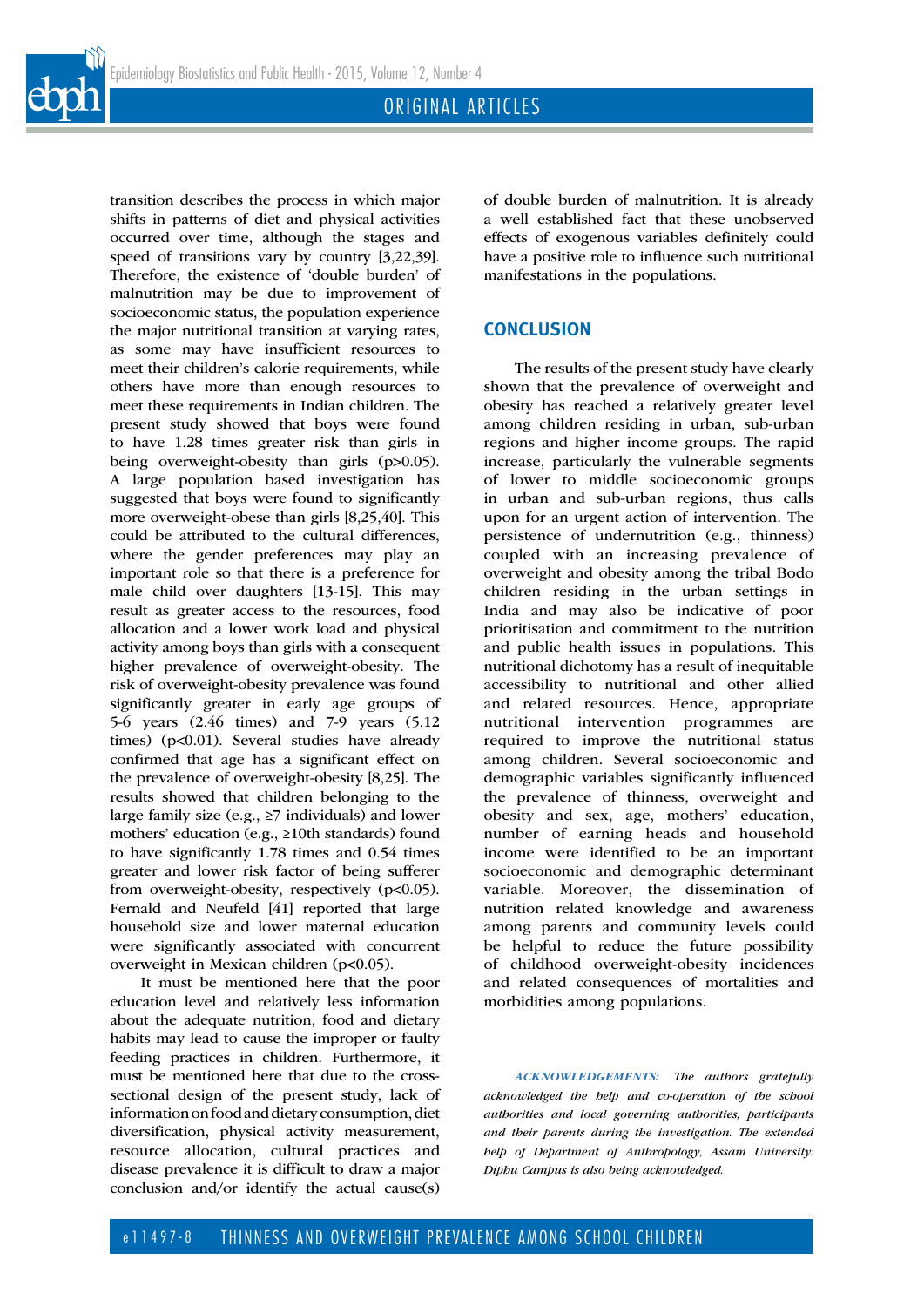

## **References**.

- [1] World Health Organization (WHO). The Asia Pacific Perspective. Redefining Obesity and its treatment. Geneva: World Health Organization; 2000.
- [2] Wang Y, Chen HJ, Shaikh S, Mathur P. Is obesity becoming a public health problem in India? Examine the shift from under- to overnutrition problems over time. Obes Rev. 2009; 10: 456-74.
- [3] Kapil U, Sachdev HP. Urgent need to orient public health response to rapid nutrition transition. Indian J Community Med. 2012; 37: 207-10.
- [4] Stein AD, Thompson AM, Waters A. Childhood growth and chronic disease: evidence from countries undergoing the nutrition transition. Matern Child Nutr. 2005; 1: 177-84.
- [5] Iriart C, Handal AJ, Boursaw B, Rodrigues G. Chronic malnutrition among overweight Hispanic children: understanding health disparities. J Immigr Minor Health. 2011; 13: 1069-75.
- [6] Khadilkar VV, Khadilkar AV. Prevalence of obesity in affluent school boys in Pune. Indian Pediatr. 2004; 41: 857-8.
- [7] Sidhu S, Kaur N, Kaur R. Overweight and obesity in affluent school children of Punjab. Ann Hum Biol. 2006; 33: 255-9.
- [8] Sharma A, Sharma K, Mathur KP. Growth pattern and prevalence of obesity in affluent schoolchildren of Delhi. Public Health Nutr 2007; 10: 485-91.
- [9] Laxmaiah A, Nagalla B, Vijayaraghavan K, Nair M. Factors affecting prevalence of overweight among 12- to 17-yearold urban adolescents in Hyderabad, India. Obesity (Silver Spring) 2007; 15: 1384-90.
- [10] Seth A, Sharma R. Childhood Obesity. Ind J Pediatr 2013; 80: 309-17.
- [11] Som S, Pal M, Bharati P. Role of individual and household level factors on stunting: A comparative study in three Indian states. Ann Hum Biol 2007; 34: 632–46.
- [12] Bose K, Biswas S, Bisai S, et al. Stunting, underweight and wasting among Integrated Child Development Services (ICDS) scheme children aged 3-5 years of Chapra, Nadia District, West Bengal, India. Matern Child Nutr 2007; 3: 216-21.
- [13] Mondal N, Sen J. Prevalence of under-nutrition among children (5–12 years) belonging to three communities residing in a similar habitat in North Bengal, India. Ann Hum Biol 2010; 37: 199–217.
- [14] Mondal N, Sen J. Prevalence of stunting and thinness among rural adolescents of Darjeeling district, West Bengal, India. Italian J Pub Health 2010; 7: 54-61.
- [15] Sen J, Mondal N. Socio-economic and demographic factors affecting the Composite Index of Anthropometric Failure (CIAF). Ann Hum Biol 2012; 39: 129-36.
- [16] Mondal N. Thinness is major underlying problem among rural adolescents of Northeast India. Nep J Pediatr Soc 2014; 34: 39-47.
- [17] Varadharajan KS, Thomas T, Kurpad AV. Poverty and the state of nutrition in India. Asia Pac J Clin Nutr 2013; 22: 326-39.
- [18] World Health Organization (WHO). Physical status: The use and interpretation of anthropometry. Technical Report Series No. 854. Geneva: World Health Organization; 1995.
- [19] Cole TJ, Flegal KM, Nicholls D, Jackson AA. Body mass index cut offs to define thinness in children and adolescents: international survey. BMJ 2007; 335: 194.
- [20] Cole TJ, Bellizzi MC, Flegal KM, Dietz WH. Establishing a standard definition for child overweight and obesity worldwide: international survey. BMJ 2000; 320: 1240-3.
- [21] Kiranmala N, Das MK, Arora NK. Determinants of childhood obesity: need for a trans-sectoral convergent approach. Indian J Pediatr 2013; 80: S38-47.
- [22] Popkin BM. Global nutrition dynamics: the world is shifting rapidly toward a diet linked with noncommunicable diseases. Am J Clin Nutr 2006; 84: 289–98.
- [23] Subramanian SV, Kawachi I, Smith GD. Income inequality and the double burden of under- and overnutrition in India. J Epidemiol Community Health 2007; 61: 802-9.
- [24] Khor GL. Food-based approaches to combat the double burden among the poor: challenges in the Asian context. Asia Pac J Clin Nutr 2008; 17: 111–5.
- [25] Tabesh H, Hosseiny SM, Kompani F, et al. Prevalence and trend of overweight and obesity among schoolchildren in Ahvaz, Southwest of Iran. Glob J Health Sci 2013; 6: 35-41.
- [26] Tigga PL, Sen J, Mondal N. Association of some socioeconomic and socio-demographic variables on wasting among pre-school children of North Bengal, India. Ethiop J Health Sci 2015; 25: 63-72.
- [27] Lwanga, SK, Lemeshow S. Sample size determination in health studies: A Practical Manual. Geneva: World Health Organization; 1991.
- [28] Touitou Y, Portaluppi F, Smolensky MH, Rensing L. Ethical principles and standards for the conduct of human and animal biological rhythm research. Chronobiol Int. 2004; 21: 61-70.
- [29] Mishra D, Singh HP. Kuppuswami's socio-economic status scale – A revision. Indian. J Pediatr 2003; 70: 273–4.
- [30] Hall JG, Allanson JE, Gripp KW, Slavotinek AM. Handbook of Physical Measurements. New York: Oxford University Press; 2007.
- [31] Ulijaszek SJ, Kerr DA. Anthropometric measurement error and the assessment of nutritional status. Br J Nutr 1999; 82: 165–77.
- [32] Harris EF, Smith RN. Accounting for measurement error: a critical but often overlooked process. Arch Oral Biol 2009; 54: S107-17.
- [33] Nandy S, Irving M, Gordon D, Subramanian SV, Smith GD.